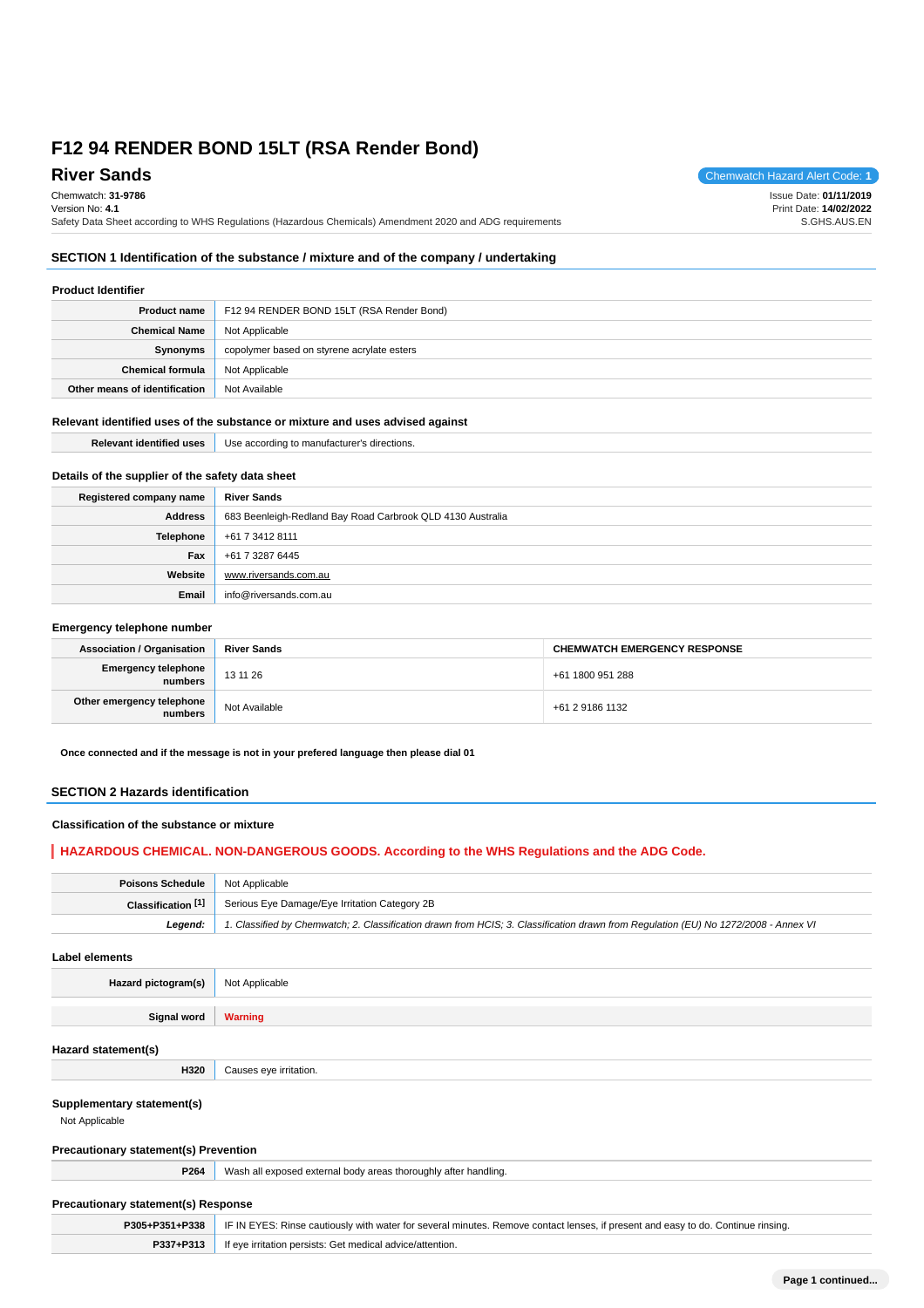# **Precautionary statement(s) Storage**

Not Applicable

**Precautionary statement(s) Disposal**

# Not Applicable

## **SECTION 3 Composition / information on ingredients**

#### **Substances**

See section below for composition of Mixtures

#### **Mixtures**

| <b>CAS No</b> | %[weight]                                                                                                                                                                                      | Name                                       |
|---------------|------------------------------------------------------------------------------------------------------------------------------------------------------------------------------------------------|--------------------------------------------|
| Not Available | 100                                                                                                                                                                                            | Ingredients determined not to be hazardous |
| Leaend:       | 1. Classified by Chemwatch; 2. Classification drawn from HCIS; 3. Classification drawn from Regulation (EU) No 1272/2008 - Annex VI; 4.<br>Classification drawn from C&L * EU IOELVs available |                                            |

## **SECTION 4 First aid measures**

| Description of first aid measures |                                                                                                                                                                                                                                                                                                                                                                                                                                                                                              |  |  |
|-----------------------------------|----------------------------------------------------------------------------------------------------------------------------------------------------------------------------------------------------------------------------------------------------------------------------------------------------------------------------------------------------------------------------------------------------------------------------------------------------------------------------------------------|--|--|
| <b>Eye Contact</b>                | If this product comes in contact with the eyes:<br>▶ Wash out immediately with fresh running water.<br>Ensure complete irrigation of the eye by keeping eyelids apart and away from eye and moving the eyelids by occasionally lifting the upper<br>and lower lids.<br>▶ Seek medical attention without delay; if pain persists or recurs seek medical attention.<br>▶ Removal of contact lenses after an eye injury should only be undertaken by skilled personnel.                         |  |  |
| <b>Skin Contact</b>               | If skin or hair contact occurs:<br>Flush skin and hair with running water (and soap if available).<br>Seek medical attention in event of irritation.                                                                                                                                                                                                                                                                                                                                         |  |  |
| Inhalation                        | If fumes, aerosols or combustion products are inhaled remove from contaminated area.<br>Other measures are usually unnecessary.                                                                                                                                                                                                                                                                                                                                                              |  |  |
| Ingestion                         | If swallowed do <b>NOT</b> induce vomiting.<br>If vomiting occurs, lean patient forward or place on left side (head-down position, if possible) to maintain open airway and prevent aspiration.<br>▶ Observe the patient carefully.<br>Never give liquid to a person showing signs of being sleepy or with reduced awareness; i.e. becoming unconscious.<br>Give water to rinse out mouth, then provide liquid slowly and as much as casualty can comfortably drink.<br>Seek medical advice. |  |  |

## **Indication of any immediate medical attention and special treatment needed**

Treat symptomatically.

## **SECTION 5 Firefighting measures**

## **Extinguishing media**

- Water spray or fog.
- Foam.
- Dry chemical powder.
- BCF (where regulations permit).
- Carbon dioxide.

## **Special hazards arising from the substrate or mixture**

| Avoid contamination with oxidising agents i.e. nitrates, oxidising acids, chlorine bleaches, pool chlorine etc. as ignition may result                                                                                                                                                                                                                                                                                                                                                                                                                                         |  |  |  |  |
|--------------------------------------------------------------------------------------------------------------------------------------------------------------------------------------------------------------------------------------------------------------------------------------------------------------------------------------------------------------------------------------------------------------------------------------------------------------------------------------------------------------------------------------------------------------------------------|--|--|--|--|
|                                                                                                                                                                                                                                                                                                                                                                                                                                                                                                                                                                                |  |  |  |  |
| Alert Fire Brigade and tell them location and nature of hazard.<br>▶ Wear full body protective clothing with breathing apparatus.<br>▶ Prevent, by any means available, spillage from entering drains or water course.<br>Use water delivered as a fine spray to control fire and cool adjacent area.<br>Avoid spraying water onto liquid pools.<br>DO NOT approach containers suspected to be hot.<br>Cool fire exposed containers with water spray from a protected location.<br>If safe to do so, remove containers from path of fire.                                      |  |  |  |  |
| The material is not readily combustible under normal conditions.<br>However, it will break down under fire conditions and the organic component may burn.<br>Not considered to be a significant fire risk.<br>Heat may cause expansion or decomposition with violent rupture of containers.<br>Decomposes on heating and may produce toxic fumes of carbon monoxide (CO).<br>May emit acrid smoke.<br>Decomposes on heating and produces toxic fumes of:<br>carbon dioxide (CO2)<br>other pyrolysis products typical of burning organic material.<br>May emit corrosive fumes. |  |  |  |  |
| Not Applicable                                                                                                                                                                                                                                                                                                                                                                                                                                                                                                                                                                 |  |  |  |  |
|                                                                                                                                                                                                                                                                                                                                                                                                                                                                                                                                                                                |  |  |  |  |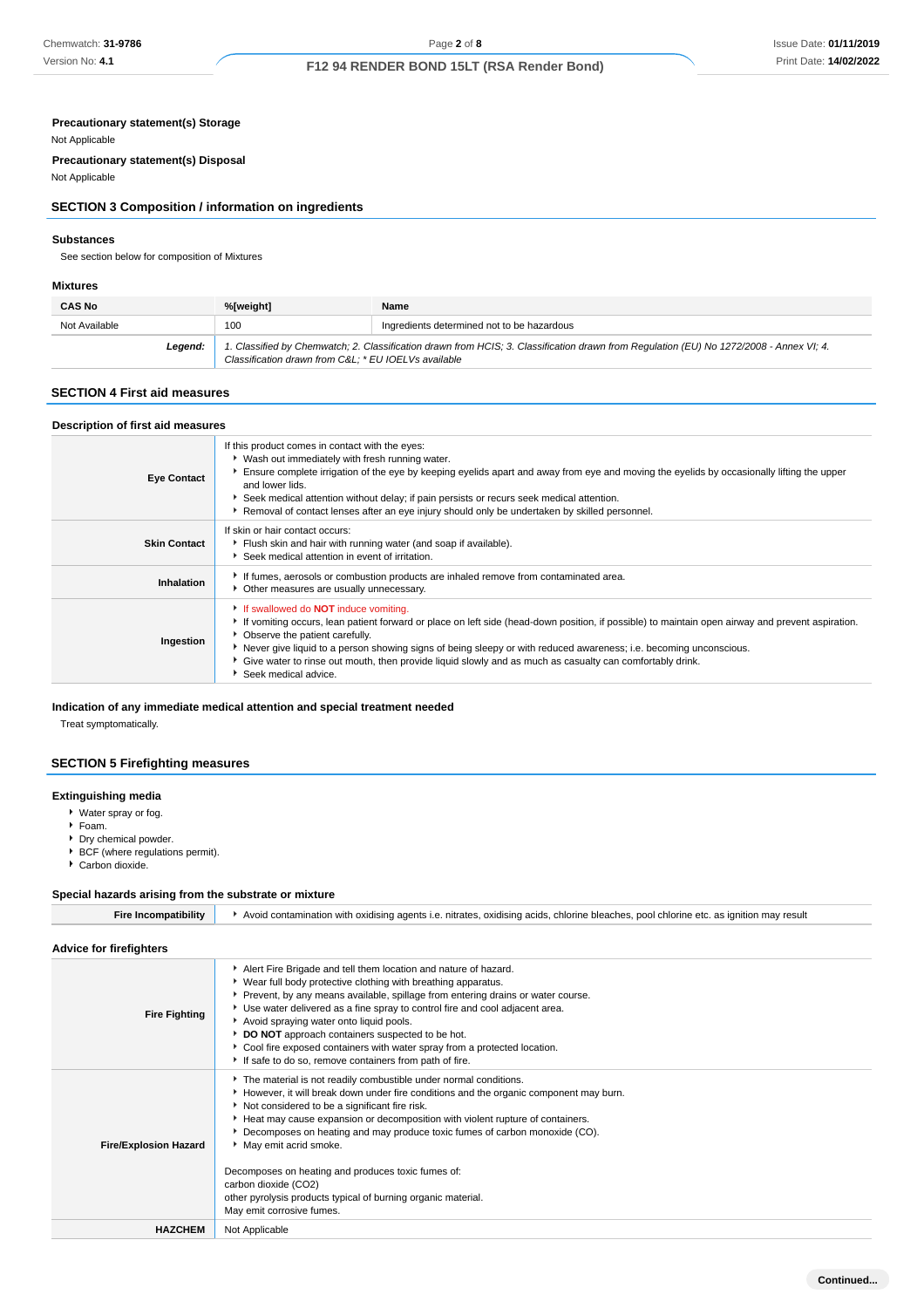## **SECTION 6 Accidental release measures**

**Personal precautions, protective equipment and emergency procedures** See section 8

## **Environmental precautions**

See section 12

## **Methods and material for containment and cleaning up**

| <b>Minor Spills</b> | Remove all ignition sources.<br>Clean up all spills immediately.<br>Avoid breathing vapours and contact with skin and eyes.<br>▶ Control personal contact with the substance, by using protective equipment.<br>Contain and absorb spill with sand, earth, inert material or vermiculite.<br>▶ Wipe up.<br>• Place in a suitable, labelled container for waste disposal.                                                                                                                                                                                                                                                                                                                                                                                                    |
|---------------------|-----------------------------------------------------------------------------------------------------------------------------------------------------------------------------------------------------------------------------------------------------------------------------------------------------------------------------------------------------------------------------------------------------------------------------------------------------------------------------------------------------------------------------------------------------------------------------------------------------------------------------------------------------------------------------------------------------------------------------------------------------------------------------|
| <b>Major Spills</b> | Moderate hazard.<br>• Clear area of personnel and move upwind.<br>Alert Fire Brigade and tell them location and nature of hazard.<br>▶ Wear breathing apparatus plus protective gloves.<br>▶ Prevent, by any means available, spillage from entering drains or water course.<br>No smoking, naked lights or ignition sources.<br>Increase ventilation.<br>Stop leak if safe to do so.<br>Contain spill with sand, earth or vermiculite.<br>Collect recoverable product into labelled containers for recycling.<br>Absorb remaining product with sand, earth or vermiculite.<br>Collect solid residues and seal in labelled drums for disposal.<br>▶ Wash area and prevent runoff into drains.<br>If contamination of drains or waterways occurs, advise emergency services. |

Personal Protective Equipment advice is contained in Section 8 of the SDS.

## **SECTION 7 Handling and storage**

## **Precautions for safe handling**

| Safe handling            | Limit all unnecessary personal contact.<br>▶ Wear protective clothing when risk of exposure occurs.<br>Use in a well-ventilated area.<br>V When handling DO NOT eat, drink or smoke.<br>Always wash hands with soap and water after handling.<br>Avoid physical damage to containers.<br>Use good occupational work practice.<br>• Observe manufacturer's storage and handling recommendations contained within this SDS. |
|--------------------------|---------------------------------------------------------------------------------------------------------------------------------------------------------------------------------------------------------------------------------------------------------------------------------------------------------------------------------------------------------------------------------------------------------------------------|
| <b>Other information</b> | Store in original containers.<br>Keep containers securely sealed.<br>Store in a cool, dry, well-ventilated area.<br>Store away from incompatible materials and foodstuff containers.<br>• Protect containers against physical damage and check regularly for leaks.<br>• Observe manufacturer's storage and handling recommendations contained within this SDS.                                                           |

## **Conditions for safe storage, including any incompatibilities**

| Suitable container      | Metal can or drum<br>Packaging as recommended by manufacturer.<br>Check all containers are clearly labelled and free from leaks. |
|-------------------------|----------------------------------------------------------------------------------------------------------------------------------|
| Storage incompatibility | Avoid reaction with oxidising agents                                                                                             |

## **SECTION 8 Exposure controls / personal protection**

## **Control parameters**

| <b>Occupational Exposure Limits (OEL)</b>    |                      |               |                     |               |
|----------------------------------------------|----------------------|---------------|---------------------|---------------|
| <b>INGREDIENT DATA</b>                       |                      |               |                     |               |
| Not Available                                |                      |               |                     |               |
| <b>Emergency Limits</b>                      |                      |               |                     |               |
| Ingredient                                   | TEEL-1               | TEEL-2        |                     | TEEL-3        |
| F12 94 RENDER BOND 15LT<br>(RSA Render Bond) | Not Available        | Not Available |                     | Not Available |
|                                              |                      |               |                     |               |
| Ingredient                                   | <b>Original IDLH</b> |               | <b>Revised IDLH</b> |               |
| F12 94 RENDER BOND 15LT<br>(RSA Render Bond) | Not Available        |               | Not Available       |               |
|                                              |                      |               |                     |               |

#### **Exposure controls**

**Appropriate engineering controls**

Engineering controls are used to remove a hazard or place a barrier between the worker and the hazard. Well-designed engineering controls can be highly effective in protecting workers and will typically be independent of worker interactions to provide this high level of protection.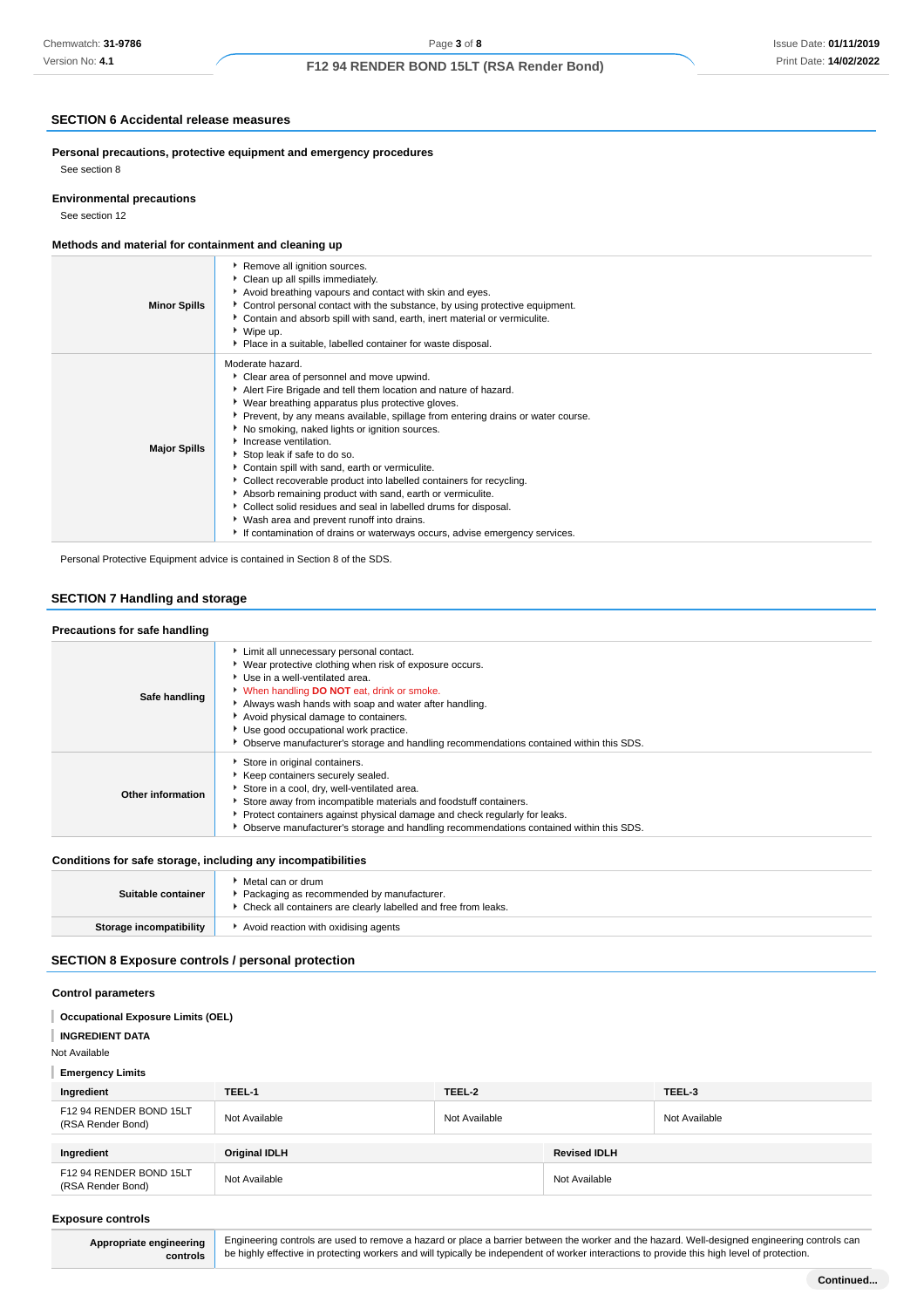|                            | The basic types of engineering controls are:<br>Process controls which involve changing the way a job activity or process is done to reduce the risk.<br>Enclosure and/or isolation of emission source which keeps a selected hazard "physically" away from the worker and ventilation that strategically<br>"adds" and "removes" air in the work environment. Ventilation can remove or dilute an air contaminant if designed properly. The design of a<br>ventilation system must match the particular process and chemical or contaminant in use.<br>Employers may need to use multiple types of controls to prevent employee overexposure.<br>General exhaust is adequate under normal operating conditions. Local exhaust ventilation may be required in special circumstances. If risk of<br>overexposure exists, wear approved respirator. Supplied-air type respirator may be required in special circumstances. Correct fit is essential to<br>ensure adequate protection. Provide adequate ventilation in warehouses and enclosed storage areas. Air contaminants generated in the<br>workplace possess varying "escape" velocities which, in turn, determine the "capture velocities" of fresh circulating air required to effectively<br>remove the contaminant.<br>Type of Contaminant:<br>solvent, vapours, degreasing etc., evaporating from tank (in still air).<br>aerosols, fumes from pouring operations, intermittent container filling, low speed conveyer transfers, welding, spray<br>drift, plating acid fumes, pickling (released at low velocity into zone of active generation)                                                                                                                                                                                                                                                                                                                                                                                                                                                                                                                                                                                                                                                                                                                                                                                                                                                                                                                                                         |                                  | Air Speed:<br>$0.25 - 0.5$ m/s<br>(50-100 f/min)<br>0.5-1 m/s (100-200<br>f/min.) |
|----------------------------|--------------------------------------------------------------------------------------------------------------------------------------------------------------------------------------------------------------------------------------------------------------------------------------------------------------------------------------------------------------------------------------------------------------------------------------------------------------------------------------------------------------------------------------------------------------------------------------------------------------------------------------------------------------------------------------------------------------------------------------------------------------------------------------------------------------------------------------------------------------------------------------------------------------------------------------------------------------------------------------------------------------------------------------------------------------------------------------------------------------------------------------------------------------------------------------------------------------------------------------------------------------------------------------------------------------------------------------------------------------------------------------------------------------------------------------------------------------------------------------------------------------------------------------------------------------------------------------------------------------------------------------------------------------------------------------------------------------------------------------------------------------------------------------------------------------------------------------------------------------------------------------------------------------------------------------------------------------------------------------------------------------------------------------------------------------------------------------------------------------------------------------------------------------------------------------------------------------------------------------------------------------------------------------------------------------------------------------------------------------------------------------------------------------------------------------------------------------------------------------------------------------------------------------------------------------------|----------------------------------|-----------------------------------------------------------------------------------|
|                            | direct spray, spray painting in shallow booths, drum filling, conveyer loading, crusher dusts, gas discharge (active<br>generation into zone of rapid air motion)                                                                                                                                                                                                                                                                                                                                                                                                                                                                                                                                                                                                                                                                                                                                                                                                                                                                                                                                                                                                                                                                                                                                                                                                                                                                                                                                                                                                                                                                                                                                                                                                                                                                                                                                                                                                                                                                                                                                                                                                                                                                                                                                                                                                                                                                                                                                                                                                  |                                  | 1-2.5 m/s (200-500<br>f/min.)                                                     |
|                            | grinding, abrasive blasting, tumbling, high speed wheel generated dusts (released at high initial velocity into zone of<br>very high rapid air motion)                                                                                                                                                                                                                                                                                                                                                                                                                                                                                                                                                                                                                                                                                                                                                                                                                                                                                                                                                                                                                                                                                                                                                                                                                                                                                                                                                                                                                                                                                                                                                                                                                                                                                                                                                                                                                                                                                                                                                                                                                                                                                                                                                                                                                                                                                                                                                                                                             |                                  | $2.5 - 10$ m/s<br>(500-2000 f/min.)                                               |
|                            | Within each range the appropriate value depends on:                                                                                                                                                                                                                                                                                                                                                                                                                                                                                                                                                                                                                                                                                                                                                                                                                                                                                                                                                                                                                                                                                                                                                                                                                                                                                                                                                                                                                                                                                                                                                                                                                                                                                                                                                                                                                                                                                                                                                                                                                                                                                                                                                                                                                                                                                                                                                                                                                                                                                                                |                                  |                                                                                   |
|                            | Lower end of the range                                                                                                                                                                                                                                                                                                                                                                                                                                                                                                                                                                                                                                                                                                                                                                                                                                                                                                                                                                                                                                                                                                                                                                                                                                                                                                                                                                                                                                                                                                                                                                                                                                                                                                                                                                                                                                                                                                                                                                                                                                                                                                                                                                                                                                                                                                                                                                                                                                                                                                                                             | Upper end of the range           |                                                                                   |
|                            | 1: Room air currents minimal or favourable to capture                                                                                                                                                                                                                                                                                                                                                                                                                                                                                                                                                                                                                                                                                                                                                                                                                                                                                                                                                                                                                                                                                                                                                                                                                                                                                                                                                                                                                                                                                                                                                                                                                                                                                                                                                                                                                                                                                                                                                                                                                                                                                                                                                                                                                                                                                                                                                                                                                                                                                                              | 1: Disturbing room air currents  |                                                                                   |
|                            | 2: Contaminants of low toxicity or of nuisance value only.                                                                                                                                                                                                                                                                                                                                                                                                                                                                                                                                                                                                                                                                                                                                                                                                                                                                                                                                                                                                                                                                                                                                                                                                                                                                                                                                                                                                                                                                                                                                                                                                                                                                                                                                                                                                                                                                                                                                                                                                                                                                                                                                                                                                                                                                                                                                                                                                                                                                                                         | 2: Contaminants of high toxicity |                                                                                   |
|                            | 3: Intermittent, low production.                                                                                                                                                                                                                                                                                                                                                                                                                                                                                                                                                                                                                                                                                                                                                                                                                                                                                                                                                                                                                                                                                                                                                                                                                                                                                                                                                                                                                                                                                                                                                                                                                                                                                                                                                                                                                                                                                                                                                                                                                                                                                                                                                                                                                                                                                                                                                                                                                                                                                                                                   | 3: High production, heavy use    |                                                                                   |
|                            | 4: Large hood or large air mass in motion                                                                                                                                                                                                                                                                                                                                                                                                                                                                                                                                                                                                                                                                                                                                                                                                                                                                                                                                                                                                                                                                                                                                                                                                                                                                                                                                                                                                                                                                                                                                                                                                                                                                                                                                                                                                                                                                                                                                                                                                                                                                                                                                                                                                                                                                                                                                                                                                                                                                                                                          | 4: Small hood-local control only |                                                                                   |
|                            | Simple theory shows that air velocity falls rapidly with distance away from the opening of a simple extraction pipe. Velocity generally decreases<br>with the square of distance from the extraction point (in simple cases). Therefore the air speed at the extraction point should be adjusted,<br>accordingly, after reference to distance from the contaminating source. The air velocity at the extraction fan, for example, should be a minimum of<br>1-2 m/s (200-400 f/min) for extraction of solvents generated in a tank 2 meters distant from the extraction point. Other mechanical considerations,<br>producing performance deficits within the extraction apparatus, make it essential that theoretical air velocities are multiplied by factors of 10 or<br>more when extraction systems are installed or used.                                                                                                                                                                                                                                                                                                                                                                                                                                                                                                                                                                                                                                                                                                                                                                                                                                                                                                                                                                                                                                                                                                                                                                                                                                                                                                                                                                                                                                                                                                                                                                                                                                                                                                                                     |                                  |                                                                                   |
| <b>Personal protection</b> |                                                                                                                                                                                                                                                                                                                                                                                                                                                                                                                                                                                                                                                                                                                                                                                                                                                                                                                                                                                                                                                                                                                                                                                                                                                                                                                                                                                                                                                                                                                                                                                                                                                                                                                                                                                                                                                                                                                                                                                                                                                                                                                                                                                                                                                                                                                                                                                                                                                                                                                                                                    |                                  |                                                                                   |
| Eye and face protection    | Safety glasses with side shields.<br>Chemical goggles.<br>Contact lenses may pose a special hazard; soft contact lenses may absorb and concentrate irritants. A written policy document, describing<br>the wearing of lenses or restrictions on use, should be created for each workplace or task. This should include a review of lens absorption<br>and adsorption for the class of chemicals in use and an account of injury experience. Medical and first-aid personnel should be trained in<br>their removal and suitable equipment should be readily available. In the event of chemical exposure, begin eye irrigation immediately and<br>remove contact lens as soon as practicable. Lens should be removed at the first signs of eye redness or irritation - lens should be removed in<br>a clean environment only after workers have washed hands thoroughly. [CDC NIOSH Current Intelligence Bulletin 59], [AS/NZS 1336 or<br>national equivalent]                                                                                                                                                                                                                                                                                                                                                                                                                                                                                                                                                                                                                                                                                                                                                                                                                                                                                                                                                                                                                                                                                                                                                                                                                                                                                                                                                                                                                                                                                                                                                                                                      |                                  |                                                                                   |
| <b>Skin protection</b>     | See Hand protection below                                                                                                                                                                                                                                                                                                                                                                                                                                                                                                                                                                                                                                                                                                                                                                                                                                                                                                                                                                                                                                                                                                                                                                                                                                                                                                                                                                                                                                                                                                                                                                                                                                                                                                                                                                                                                                                                                                                                                                                                                                                                                                                                                                                                                                                                                                                                                                                                                                                                                                                                          |                                  |                                                                                   |
| Hands/feet protection      | ▶ Wear chemical protective gloves, e.g. PVC.<br>▶ Wear safety footwear or safety gumboots, e.g. Rubber<br>The selection of suitable gloves does not only depend on the material, but also on further marks of quality which vary from manufacturer to<br>manufacturer. Where the chemical is a preparation of several substances, the resistance of the glove material can not be calculated in advance<br>and has therefore to be checked prior to the application.<br>The exact break through time for substances has to be obtained from the manufacturer of the protective gloves and has to be observed when<br>making a final choice.<br>Personal hygiene is a key element of effective hand care. Gloves must only be worn on clean hands. After using gloves, hands should be<br>washed and dried thoroughly. Application of a non-perfumed moisturiser is recommended.<br>Suitability and durability of glove type is dependent on usage. Important factors in the selection of gloves include:<br>- frequency and duration of contact,<br>chemical resistance of glove material,<br>· glove thickness and<br>- dexterity<br>Select gloves tested to a relevant standard (e.g. Europe EN 374, US F739, AS/NZS 2161.1 or national equivalent).<br>When prolonged or frequently repeated contact may occur, a glove with a protection class of 5 or higher (breakthrough time greater than 240<br>minutes according to EN 374, AS/NZS 2161.10.1 or national equivalent) is recommended.<br>· When only brief contact is expected, a glove with a protection class of 3 or higher (breakthrough time greater than 60 minutes according to EN<br>374, AS/NZS 2161.10.1 or national equivalent) is recommended.<br>. Some glove polymer types are less affected by movement and this should be taken into account when considering gloves for long-term use.<br>Contaminated gloves should be replaced.<br>As defined in ASTM F-739-96 in any application, gloves are rated as:<br>Excellent when breakthrough time > 480 min<br>Good when breakthrough time > 20 min<br>· Fair when breakthrough time < 20 min<br>· Poor when glove material degrades<br>For general applications, gloves with a thickness typically greater than 0.35 mm, are recommended.<br>It should be emphasised that glove thickness is not necessarily a good predictor of glove resistance to a specific chemical, as the permeation<br>efficiency of the glove will be dependent on the exact composition of the glove material. Therefore, glove selection should also be based on |                                  |                                                                                   |

consideration of the task requirements and knowledge of breakthrough times.

Glove thickness may also vary depending on the glove manufacturer, the glove type and the glove model. Therefore, the manufacturers technical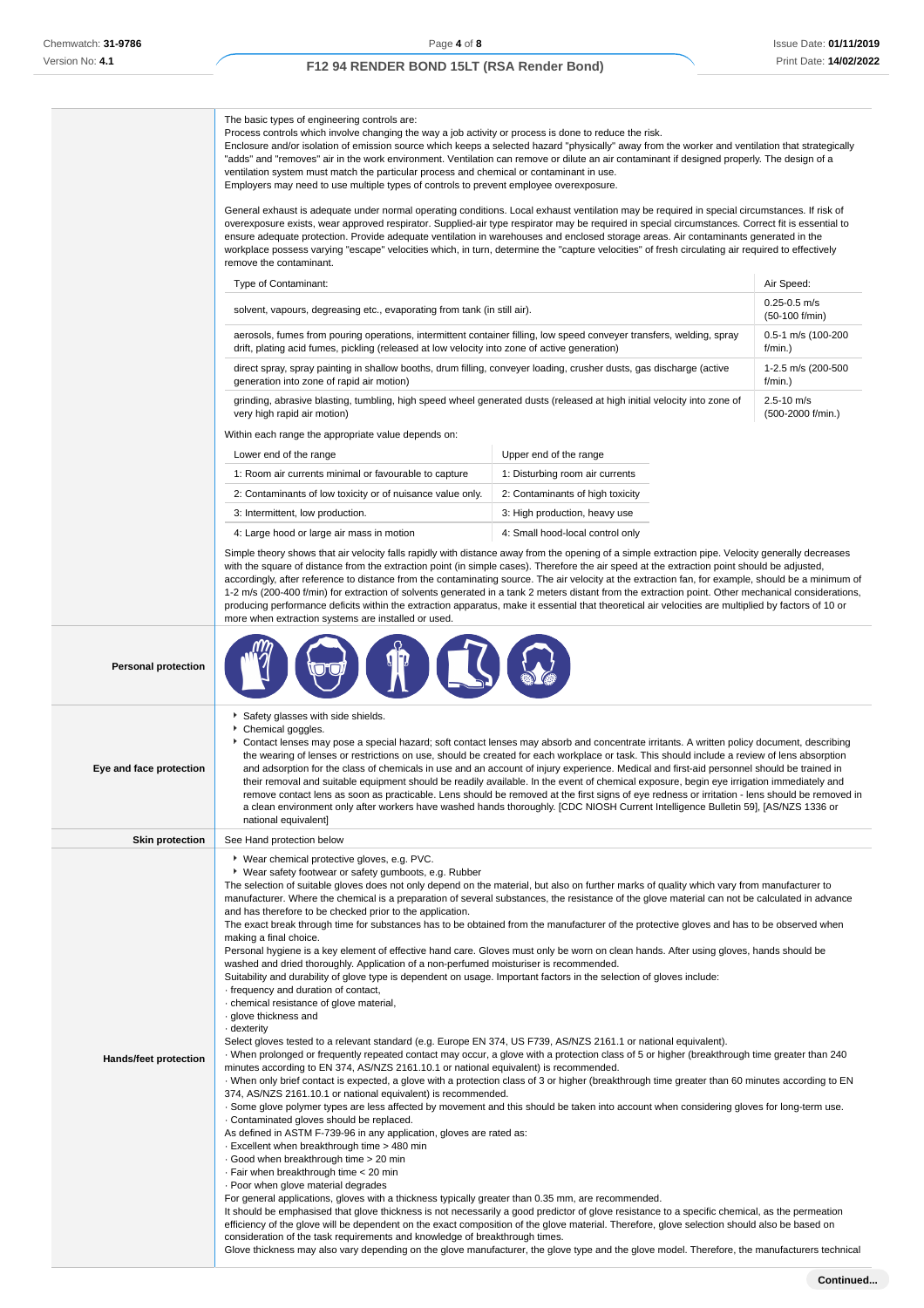|                        | data should always be taken into account to ensure selection of the most appropriate glove for the task.<br>Note: Depending on the activity being conducted, gloves of varying thickness may be required for specific tasks. For example:<br>· Thinner gloves (down to 0.1 mm or less) may be required where a high degree of manual dexterity is needed. However, these gloves are only<br>likely to give short duration protection and would normally be just for single use applications, then disposed of.<br>· Thicker gloves (up to 3 mm or more) may be required where there is a mechanical (as well as a chemical) risk i.e. where there is abrasion or<br>puncture potential<br>Gloves must only be worn on clean hands. After using gloves, hands should be washed and dried thoroughly. Application of a non-perfumed<br>moisturiser is recommended. |
|------------------------|------------------------------------------------------------------------------------------------------------------------------------------------------------------------------------------------------------------------------------------------------------------------------------------------------------------------------------------------------------------------------------------------------------------------------------------------------------------------------------------------------------------------------------------------------------------------------------------------------------------------------------------------------------------------------------------------------------------------------------------------------------------------------------------------------------------------------------------------------------------|
| <b>Body protection</b> | See Other protection below                                                                                                                                                                                                                                                                                                                                                                                                                                                                                                                                                                                                                                                                                                                                                                                                                                       |
| Other protection       | • Overalls.<br>P.V.C apron.<br><b>Barrier cream.</b><br>Skin cleansing cream.<br>▶ Eve wash unit.                                                                                                                                                                                                                                                                                                                                                                                                                                                                                                                                                                                                                                                                                                                                                                |

#### **Respiratory protection**

Type A Filter of sufficient capacity. (AS/NZS 1716 & 1715, EN 143:2000 & 149:2001, ANSI Z88 or national equivalent)

Selection of the Class and Type of respirator will depend upon the level of breathing zone contaminant and the chemical nature of the contaminant. Protection Factors (defined as the ratio of contaminant outside and inside the mask) may also be important.

| Required minimum protection factor | Maximum gas/vapour concentration present in air p.p.m. (by volume) | <b>Half-face Respirator</b> | <b>Full-Face Respirator</b> |
|------------------------------------|--------------------------------------------------------------------|-----------------------------|-----------------------------|
| up to 10                           | 1000                                                               | A-AUS / Class1              |                             |
| up to 50                           | 1000                                                               |                             | A-AUS / Class 1             |
| up to 50                           | 5000                                                               | Airline <sup>*</sup>        |                             |
| up to 100                          | 5000                                                               |                             | $A-2$                       |
| up to 100                          | 10000                                                              |                             | $A-3$                       |
| $100+$                             |                                                                    |                             | Airline**                   |

\* - Continuous Flow \*\* - Continuous-flow or positive pressure demand

A(All classes) = Organic vapours, B AUS or B1 = Acid gasses, B2 = Acid gas or hydrogen cyanide(HCN), B3 = Acid gas or hydrogen cyanide(HCN), E = Sulfur dioxide(SO2), G = Agricultural chemicals, K = Ammonia(NH3), Hg = Mercury, NO = Oxides of nitrogen, MB = Methyl bromide, AX = Low boiling point organic compounds(below 65 degC)

- Cartridge respirators should never be used for emergency ingress or in areas of unknown vapour concentrations or oxygen content.
- The wearer must be warned to leave the contaminated area immediately on detecting any odours through the respirator. The odour may indicate that the mask is not functioning properly, that the vapour concentration is too high, or that the mask is not properly fitted. Because of these limitations, only restricted use of cartridge respirators is considered appropriate.
- Cartridge performance is affected by humidity. Cartridges should be changed after 2 hr of continuous use unless it is determined that the humidity is less than 75%, in which case, cartridges can be used for 4 hr. Used cartridges should be discarded daily, regardless of the length of time used

## **SECTION 9 Physical and chemical properties**

#### **Information on basic physical and chemical properties**

| Appearance                                      | White liquid with faint odour; mixes with water. |                                            |                |
|-------------------------------------------------|--------------------------------------------------|--------------------------------------------|----------------|
|                                                 |                                                  |                                            |                |
| <b>Physical state</b>                           | Liquid                                           | Relative density (Water = $1$ )            | 1.04           |
| Odour                                           | Not Available                                    | Partition coefficient n-octanol<br>/ water | Not Available  |
| <b>Odour threshold</b>                          | Not Available                                    | Auto-ignition temperature (°C)             | Not Available  |
| pH (as supplied)                                | $7.5 - 9.5$                                      | <b>Decomposition temperature</b>           | Not Available  |
| Melting point / freezing point<br>$(^{\circ}C)$ | Not Applicable                                   | <b>Viscosity (cSt)</b>                     | Not Applicable |
| Initial boiling point and boiling<br>range (°C) | 100                                              | Molecular weight (g/mol)                   | Not Applicable |
| Flash point (°C)                                | Not Available                                    | <b>Taste</b>                               | Not Available  |
| <b>Evaporation rate</b>                         | Not Available                                    | <b>Explosive properties</b>                | Not Available  |
| Flammability                                    | Not Available                                    | <b>Oxidising properties</b>                | Not Available  |
| Upper Explosive Limit (%)                       | Not Available                                    | Surface Tension (dyn/cm or<br>$mN/m$ )     | Not Available  |
| Lower Explosive Limit (%)                       | Not Available                                    | <b>Volatile Component (%vol)</b>           | 49-51          |
| Vapour pressure (kPa)                           | $*2.3$ (water)                                   | Gas group                                  | Not Available  |
| Solubility in water                             | Miscible                                         | pH as a solution (Not<br>Available%)       | Not Available  |
| Vapour density (Air = 1)                        | Not Available                                    | VOC g/L                                    | Not Available  |

## **SECTION 10 Stability and reactivity**

| Reactivity                            | See section 7                                                                                                                      |
|---------------------------------------|------------------------------------------------------------------------------------------------------------------------------------|
| <b>Chemical stability</b>             | • Unstable in the presence of incompatible materials.<br>Product is considered stable.<br>Hazardous polymerisation will not occur. |
| Possibility of hazardous<br>reactions | See section 7                                                                                                                      |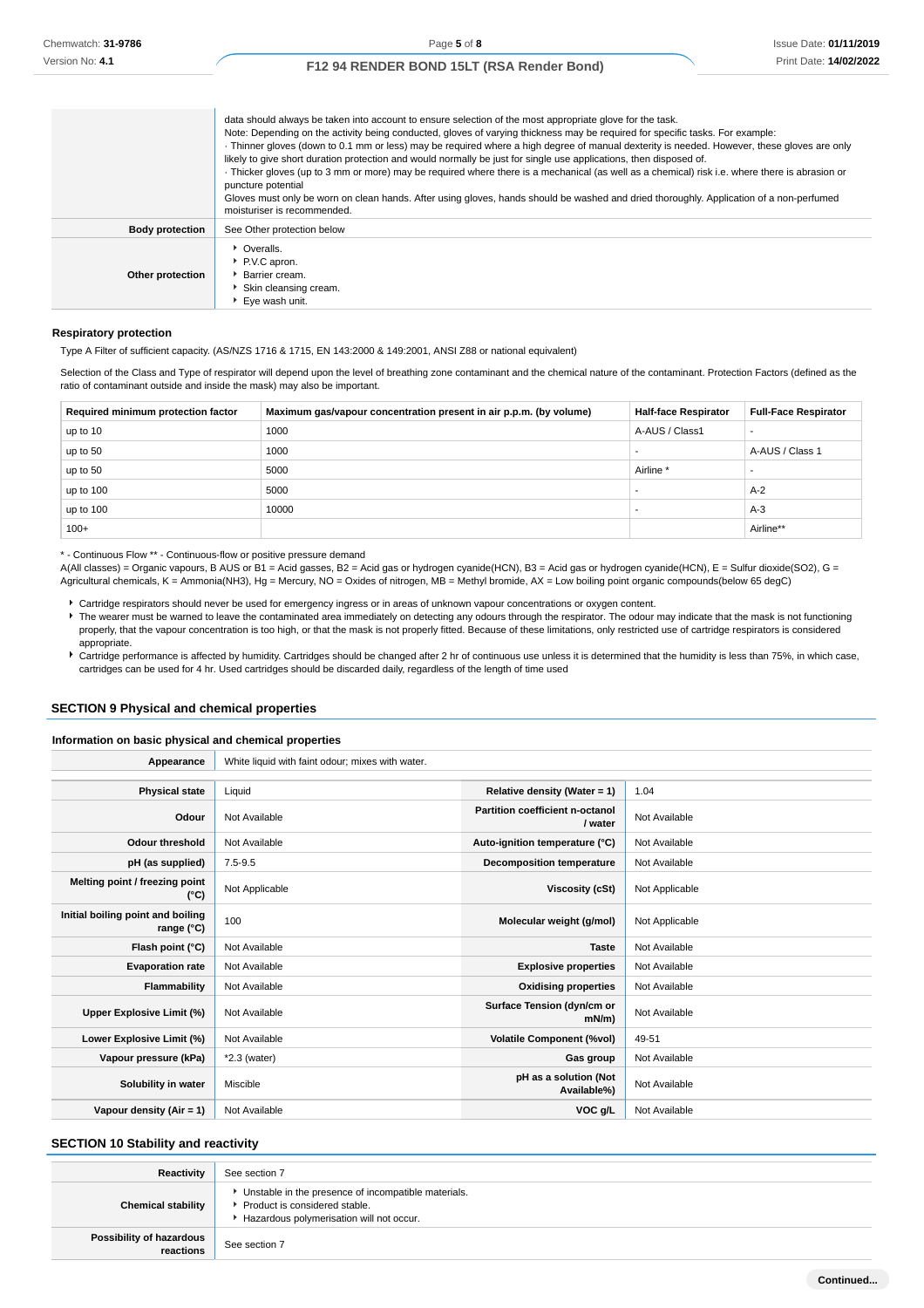| Conditions to avoid                 | See section 7 |
|-------------------------------------|---------------|
| Incompatible materials              | See section 7 |
| Hazardous decomposition<br>products | See section 5 |

# **SECTION 11 Toxicological information**

## **Information on toxicological effects**

| Inhaled                 | There is some evidence to suggest that the material can cause respiratory irritation in some persons. The body's response to such irritation can<br>cause further lung damage.                                                                                                                              |                   |  |
|-------------------------|-------------------------------------------------------------------------------------------------------------------------------------------------------------------------------------------------------------------------------------------------------------------------------------------------------------|-------------------|--|
| Ingestion               | The material has NOT been classified by EC Directives or other classification systems as "harmful by ingestion". This is because of the lack of<br>corroborating animal or human evidence.                                                                                                                  |                   |  |
| <b>Skin Contact</b>     | The material is not thought to produce adverse health effects or skin irritation following contact (as classified by EC Directives using animal<br>models). Nevertheless, good hygiene practice requires that exposure be kept to a minimum and that suitable gloves be used in an occupational<br>setting. |                   |  |
| Eye                     | There is some evidence to suggest that this material can cause eye irritation and damage in some persons.                                                                                                                                                                                                   |                   |  |
| Chronic                 | Long-term exposure to the product is not thought to produce chronic effects adverse to the health (as classified by EC Directives using animal<br>models); nevertheless exposure by all routes should be minimised as a matter of course.                                                                   |                   |  |
|                         |                                                                                                                                                                                                                                                                                                             |                   |  |
| F12 94 RENDER BOND 15LT | <b>TOXICITY</b>                                                                                                                                                                                                                                                                                             | <b>IRRITATION</b> |  |
| (RSA Render Bond)       | Not Available                                                                                                                                                                                                                                                                                               | Not Available     |  |
| Legend:                 | 1. Value obtained from Europe ECHA Registered Substances - Acute toxicity 2.* Value obtained from manufacturer's SDS. Unless otherwise<br>specified data extracted from RTECS - Register of Toxic Effect of chemical Substances                                                                             |                   |  |
|                         |                                                                                                                                                                                                                                                                                                             |                   |  |

| <b>Acute Toxicity</b>                       | $\boldsymbol{\mathsf{x}}$ | Carcinogenicity                 | ×                                                                                                                                                                   |
|---------------------------------------------|---------------------------|---------------------------------|---------------------------------------------------------------------------------------------------------------------------------------------------------------------|
| <b>Skin Irritation/Corrosion</b>            | ×                         | Reproductivity                  | ×                                                                                                                                                                   |
| <b>Serious Eye Damage/Irritation</b>        | $\checkmark$              | <b>STOT - Single Exposure</b>   | ×                                                                                                                                                                   |
| <b>Respiratory or Skin</b><br>sensitisation | ×                         | <b>STOT - Repeated Exposure</b> | ×                                                                                                                                                                   |
| Mutagenicity                                | ×                         | <b>Aspiration Hazard</b>        | ×                                                                                                                                                                   |
|                                             |                           | Legend:                         | $\blacktriangleright$ - Data either not available or does not fill the criteria for classification<br>$\blacktriangleright$ - Data available to make classification |

## **SECTION 12 Ecological information**

## **Toxicity**

|                                              | Endpoint                                                                                                                                                                                                                                                                                                                       | <b>Test Duration (hr)</b> | <b>Species</b> | Value            | <b>Source</b>    |
|----------------------------------------------|--------------------------------------------------------------------------------------------------------------------------------------------------------------------------------------------------------------------------------------------------------------------------------------------------------------------------------|---------------------------|----------------|------------------|------------------|
| F12 94 RENDER BOND 15LT<br>(RSA Render Bond) | Not<br>Available                                                                                                                                                                                                                                                                                                               | Not Available             | Not Available  | Not<br>Available | Not<br>Available |
| Legend:                                      | Extracted from 1. IUCLID Toxicity Data 2. Europe ECHA Registered Substances - Ecotoxicological Information - Aquatic Toxicity 4. US EPA,<br>Ecotox database - Aquatic Toxicity Data 5. ECETOC Aquatic Hazard Assessment Data 6. NITE (Japan) - Bioconcentration Data 7. METI (Japan)<br>- Bioconcentration Data 8. Vendor Data |                           |                |                  |                  |

# **Persistence and degradability**

| Ingredient | Persistence: Water/Soil               | <b>Persistence: Air</b>               |
|------------|---------------------------------------|---------------------------------------|
|            | No Data available for all ingredients | No Data available for all ingredients |

# **Bioaccumulative potential**

| Ingredient       | <b>Bioaccumulation</b>                |
|------------------|---------------------------------------|
|                  | No Data available for all ingredients |
| Mobility in soil |                                       |
| Ingredient       | Mobility                              |
|                  | No Data available for all ingredients |

# **SECTION 13 Disposal considerations**

| Waste treatment methods      |                                                                                                                                                                                                                                                                                                                                                           |
|------------------------------|-----------------------------------------------------------------------------------------------------------------------------------------------------------------------------------------------------------------------------------------------------------------------------------------------------------------------------------------------------------|
| Product / Packaging disposal | Legislation addressing waste disposal requirements may differ by country, state and/or territory. Each user must refer to laws operating in their<br>area. In some areas, certain wastes must be tracked.<br>A Hierarchy of Controls seems to be common - the user should investigate:<br>Reduction<br>Reuse<br>Recycling<br>Disposal (if all else fails) |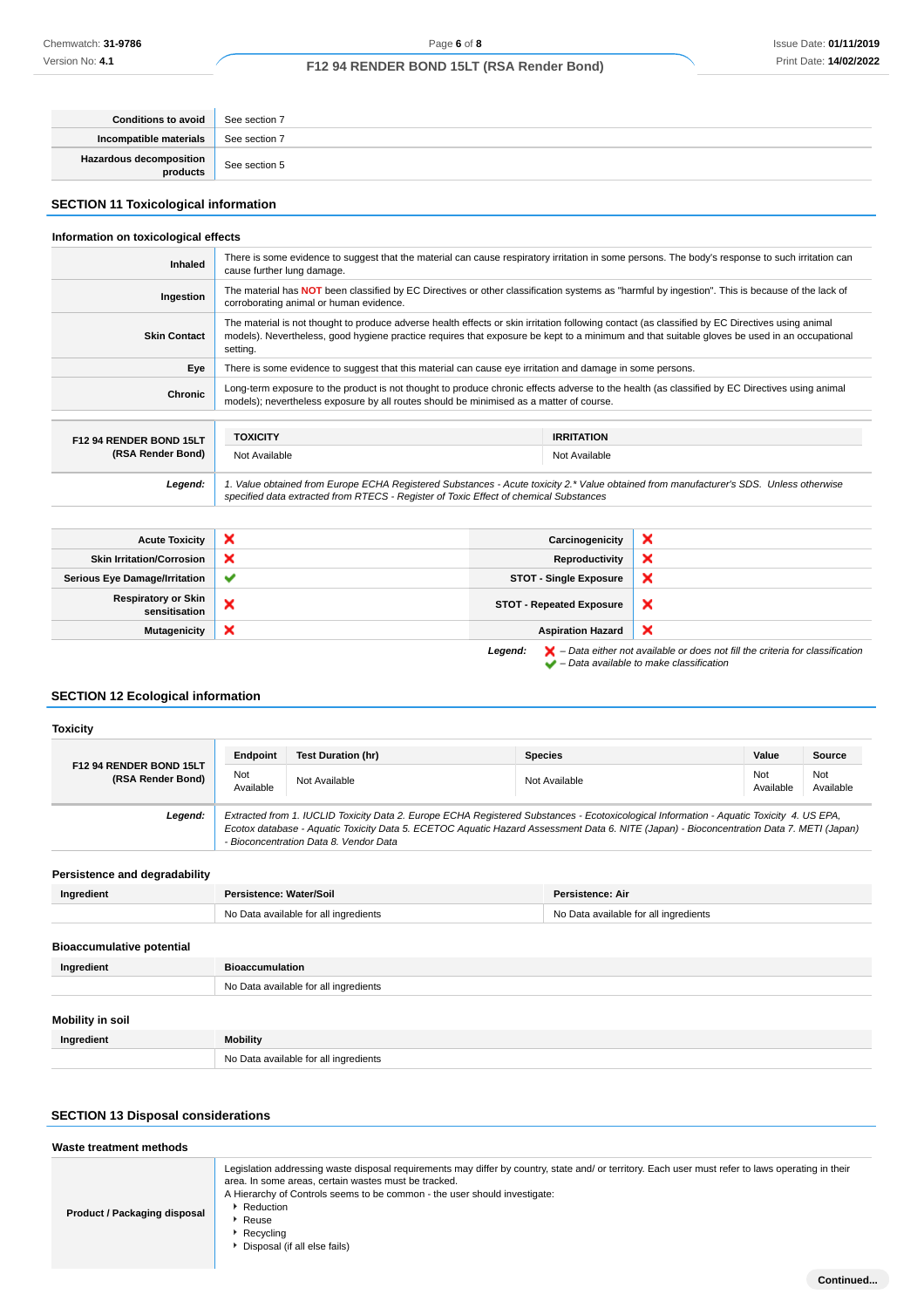| This material may be recycled if unused, or if it has not been contaminated so as to make it unsuitable for its intended use. If it has been      |
|---------------------------------------------------------------------------------------------------------------------------------------------------|
| contaminated, it may be possible to reclaim the product by filtration, distillation or some other means. Shelf life considerations should also be |
| applied in making decisions of this type. Note that properties of a material may change in use, and recycling or reuse may not always be          |
| appropriate.                                                                                                                                      |
| DO NOT allow wash water from cleaning or process equipment to enter drains.                                                                       |
| It may be necessary to collect all wash water for treatment before disposal.                                                                      |
| In all cases disposal to sewer may be subject to local laws and regulations and these should be considered first.                                 |
| • Where in doubt contact the responsible authority.                                                                                               |
| ▶ Recycle wherever possible or consult manufacturer for recycling options.                                                                        |
| Consult State Land Waste Authority for disposal.                                                                                                  |
| ▶ Bury or incinerate residue at an approved site.                                                                                                 |
| Recycle containers if possible, or dispose of in an authorised landfill.                                                                          |

## **SECTION 14 Transport information**

| <b>Labels Required</b>  |                |  |
|-------------------------|----------------|--|
| <b>Marine Pollutant</b> | <b>NO</b>      |  |
| <b>HAZCHEM</b>          | Not Applicable |  |

## **Land transport (ADG): NOT REGULATED FOR TRANSPORT OF DANGEROUS GOODS**

## **Air transport (ICAO-IATA / DGR): NOT REGULATED FOR TRANSPORT OF DANGEROUS GOODS**

## **Sea transport (IMDG-Code / GGVSee): NOT REGULATED FOR TRANSPORT OF DANGEROUS GOODS**

**Transport in bulk according to Annex II of MARPOL and the IBC code**

Not Applicable

## **Transport in bulk in accordance with MARPOL Annex V and the IMSBC Code**

| <b>Product name</b>                               | Group |
|---------------------------------------------------|-------|
|                                                   |       |
| Transport in bulk in accordance with the ICG Code |       |

**Product name Ship Type**

## **SECTION 15 Regulatory information**

### **Safety, health and environmental regulations / legislation specific for the substance or mixture**

#### **National Inventory Status**

| <b>National Inventory</b>                          | <b>Status</b>                                                                                                                                                                                     |  |
|----------------------------------------------------|---------------------------------------------------------------------------------------------------------------------------------------------------------------------------------------------------|--|
| Australia - AIIC / Australia<br>Non-Industrial Use | Not Available                                                                                                                                                                                     |  |
| Canada - DSL                                       | Not Available                                                                                                                                                                                     |  |
| Canada - NDSL                                      | Not Available                                                                                                                                                                                     |  |
| China - IECSC                                      | Not Available                                                                                                                                                                                     |  |
| Europe - EINEC / ELINCS / NLP                      | Not Available                                                                                                                                                                                     |  |
| Japan - ENCS                                       | Not Available                                                                                                                                                                                     |  |
| Korea - KECI                                       | Not Available                                                                                                                                                                                     |  |
| New Zealand - NZIoC                                | Not Available                                                                                                                                                                                     |  |
| Philippines - PICCS                                | Not Available                                                                                                                                                                                     |  |
| USA - TSCA                                         | Not Available                                                                                                                                                                                     |  |
| Taiwan - TCSI                                      | Not Available                                                                                                                                                                                     |  |
| Mexico - INSQ                                      | Not Available                                                                                                                                                                                     |  |
| Vietnam - NCI                                      | Not Available                                                                                                                                                                                     |  |
| Russia - FBEPH                                     | Not Available                                                                                                                                                                                     |  |
| Legend:                                            | Yes = All CAS declared ingredients are on the inventory<br>No = One or more of the CAS listed ingredients are not on the inventory. These ingredients may be exempt or will require registration. |  |

## **SECTION 16 Other information**

| . . | ,,,        |
|-----|------------|
|     | יי הר<br>. |

## **SDS Version Summary**

| <b>Version</b> | Date of<br>Update | <b>Sections Updated</b>                                                                                                                                                                                                                                                                                                                               |
|----------------|-------------------|-------------------------------------------------------------------------------------------------------------------------------------------------------------------------------------------------------------------------------------------------------------------------------------------------------------------------------------------------------|
| 3.1            | 29/09/2016        | Disposal, Fire Fighter (extinguishing media), Fire Fighter (fire/explosion hazard), Fire Fighter (fire fighting), Handling Procedure,<br>Ingredients, Personal Protection (Respirator), Physical Properties, Spills (major), Spills (minor), Storage (storage<br>incompatibility), Storage (suitable container), Supplier Information, Synonyms, Name |
| 4.1            | 01/11/2019        | One-off system update. NOTE: This may or may not change the GHS classification                                                                                                                                                                                                                                                                        |